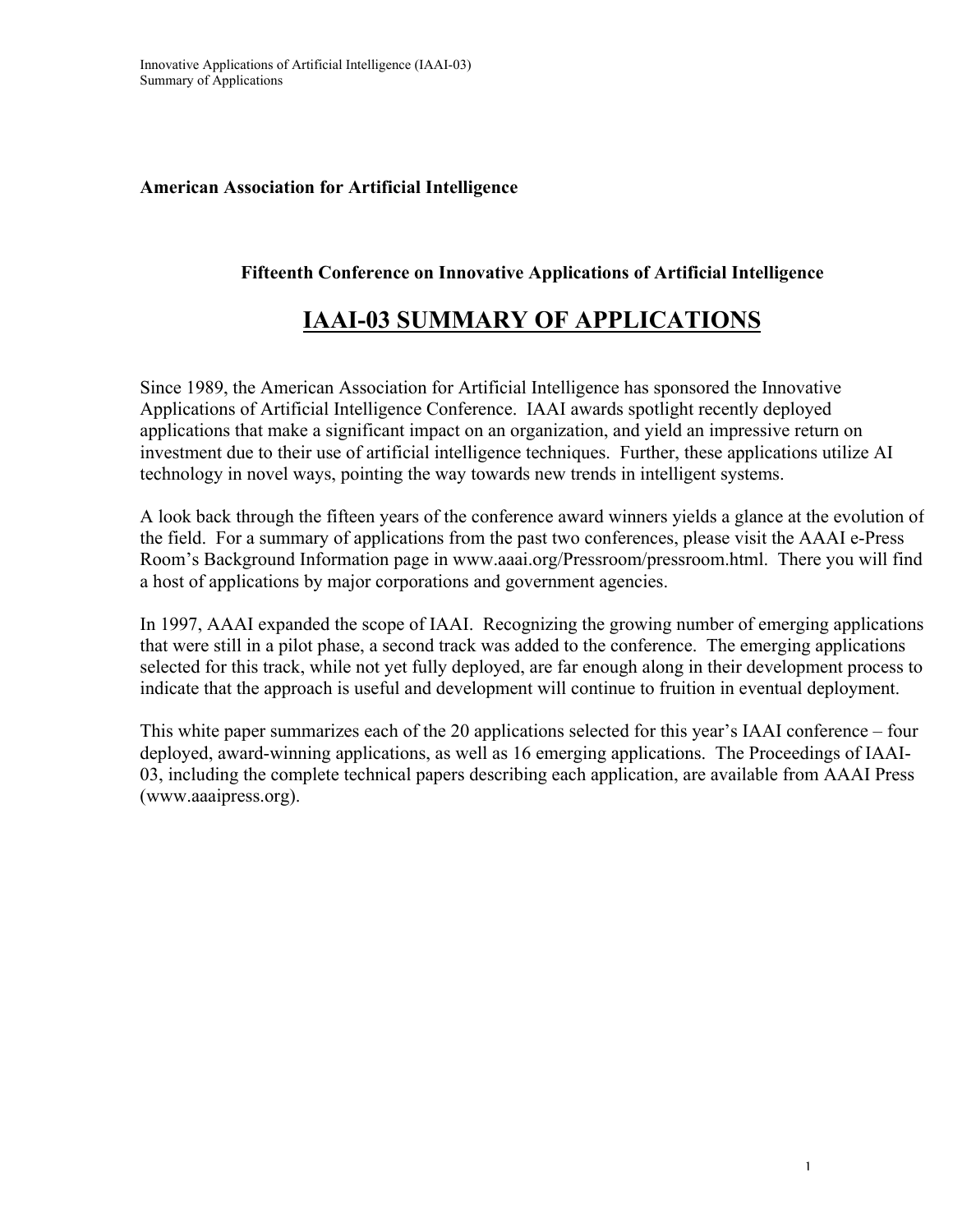# **IAAI-03 AWARD WINNERS**

This year's four award-winning applications represent a diverse set of deployed applications, each making a significant impact within their organizations. They are ordered in the same sequence as they will be presented at the conference.

| $\rightarrow$ Organization:  | <b>Educational Testing Service &amp; Hunter College</b>                                                                                                                                                                                                                                                                                                                                                                                                                                                                                                                                                                                                                                                                                                                                                                                                                                                                                             |
|------------------------------|-----------------------------------------------------------------------------------------------------------------------------------------------------------------------------------------------------------------------------------------------------------------------------------------------------------------------------------------------------------------------------------------------------------------------------------------------------------------------------------------------------------------------------------------------------------------------------------------------------------------------------------------------------------------------------------------------------------------------------------------------------------------------------------------------------------------------------------------------------------------------------------------------------------------------------------------------------|
| <b>Application Title:</b>    | Criterion Online Essay Evaluation:                                                                                                                                                                                                                                                                                                                                                                                                                                                                                                                                                                                                                                                                                                                                                                                                                                                                                                                  |
|                              | An Application for Automated Evaluation of Student Essays                                                                                                                                                                                                                                                                                                                                                                                                                                                                                                                                                                                                                                                                                                                                                                                                                                                                                           |
| Summary:                     | Educational Testing Service is a leading supplier of fair and valid<br>assessment instruments. Criterion is a commercially deployed, web-based<br>system that provides automated scoring and evaluation of student essays,<br>providing specific feedback for students to improve their writing skills.<br>The application is intended to relieve the load on teachers faced with<br>reading and providing detailed feedback on perhaps 30 essays or more<br>every time a topic is assigned. Criterion combines automated essay<br>scoring and diagnostic feedback detecting errors in grammar, usage,<br>mechanics, and undesirable style.                                                                                                                                                                                                                                                                                                         |
| <b>Return on Investment:</b> | Outperforms baseline algorithms, and some of the tools agree with human<br>judges as often as two judges agree with each other.                                                                                                                                                                                                                                                                                                                                                                                                                                                                                                                                                                                                                                                                                                                                                                                                                     |
| <b>AI Technology:</b>        | Natural language processing, machine learning                                                                                                                                                                                                                                                                                                                                                                                                                                                                                                                                                                                                                                                                                                                                                                                                                                                                                                       |
| $\rightarrow$ Organization:  | <b>NASD (National Association of Securities Dealers)</b>                                                                                                                                                                                                                                                                                                                                                                                                                                                                                                                                                                                                                                                                                                                                                                                                                                                                                            |
| <b>Application Title:</b>    | The NASD Securities Observation, News Analysis &                                                                                                                                                                                                                                                                                                                                                                                                                                                                                                                                                                                                                                                                                                                                                                                                                                                                                                    |
|                              | Regulation System (SONAR)                                                                                                                                                                                                                                                                                                                                                                                                                                                                                                                                                                                                                                                                                                                                                                                                                                                                                                                           |
| Summary:                     | SONAR monitors the NASDAQ Over the Counter and<br>futures stock markets for potential insider trading and fraud<br>against investors through misrepresentation.<br>SONAR has been in operational use at NASD since<br>December 2001, processing approximately 10,000 news<br>wire stories and SEC filings, evaluating price/volume<br>models for 25,000 securities, and generating 50-60 alerts<br>per day for review by several groups of regulatory analysts<br>and investigators. The application has greatly expanded<br>surveillance coverage to new areas of the market and<br>increased accuracy significantly over an earlier system.<br>In one case, NASD undertook a search using<br>SONAR for post-911 bioterror products. In the aftermath<br>of that tragedy and subsequent anthrax attacks, a number of<br>companies began touting "anti-bioterror" products in order<br>to inflate the apparent value of their offerings. The search |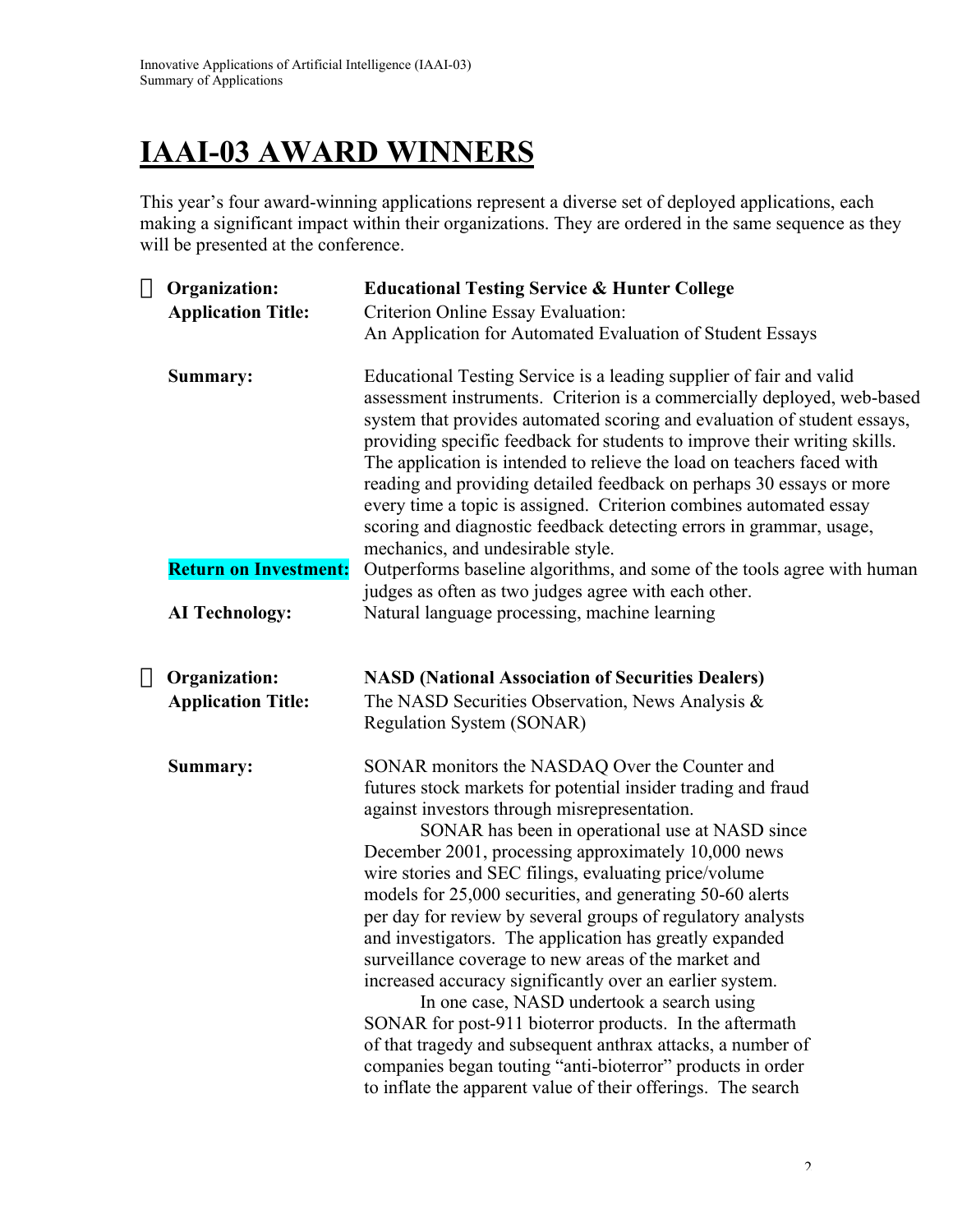| <b>Return on Investment:</b><br><b>AI Technology:</b> | netted at least three companies, which the SEC took to<br>criminal court.<br>Significant improvements in accuracy over predecessor<br>system (SWAT). While SONAR generates less than half as<br>many alerts as SWAT, more than three times as many of<br>those alerts are reviewed for possible prosecution. In<br>addition, the time to review an alert is reduced by 50-66% -<br>- from 30-60 minutes down to 15-20 minutes. Over 4<br>months, this totaled a savings of roughly 6000 hours<br>reviewing breaks. Annually, this equals a savings of nine<br>positions (out of about 30), which have been redirected to<br>greater detail in later stages of review, resulting in more<br>comprehensive and accurate regulation.<br>Natural Language Processing text mining, rule-based<br>inference, uncertainty, fuzzy matching, text search agents,<br>knowledge-based system                                                     |
|-------------------------------------------------------|---------------------------------------------------------------------------------------------------------------------------------------------------------------------------------------------------------------------------------------------------------------------------------------------------------------------------------------------------------------------------------------------------------------------------------------------------------------------------------------------------------------------------------------------------------------------------------------------------------------------------------------------------------------------------------------------------------------------------------------------------------------------------------------------------------------------------------------------------------------------------------------------------------------------------------------|
| $\rightarrow$ Organization:                           | <b>Tokyo University of Science,</b>                                                                                                                                                                                                                                                                                                                                                                                                                                                                                                                                                                                                                                                                                                                                                                                                                                                                                                   |
| <b>Application Title:</b>                             | <b>Information Media Center (Japan)</b><br>A Cellular Telephone-Based Application for<br>Skin-Grading to Support Cosmetic Sales                                                                                                                                                                                                                                                                                                                                                                                                                                                                                                                                                                                                                                                                                                                                                                                                       |
| Summary:                                              | Door-to-door sales is one of the most popular sales<br>strategies in Japan. Skin Customer Relationship<br>Management (Skin-CRM) is a sales support system for<br>door-to-door sales of cosmetics based on a skin-image<br>grading system. Using a cellular phone with a camera,<br>email software and a web browser, the sales people take a<br>picture of a customer's skin using the camera on their<br>phone with a small cheap magnifier to get the right scale.<br>The picture is sent to the analysis system by email. The<br>results are output as a page in html format available on a<br>customer-accessible website. An e-mail is sent when the<br>results are available, usually within minutes. Sales people<br>check the result by using a web browser on their cellular<br>phone. The output includes a grading result, and also<br>recommendations for care and cosmetics that are most<br>suitable for this customer. |
| <b>Return on Investment:</b>                          | Skin-CRM has been deployed within seven cosmetics<br>companies already with about 10,000 sales people using the<br>system. (Potential market size is about one million sales<br>people in Japan, or about 10 million dollars per month.)                                                                                                                                                                                                                                                                                                                                                                                                                                                                                                                                                                                                                                                                                              |
| <b>AI Technology:</b>                                 | Data mining, expert system                                                                                                                                                                                                                                                                                                                                                                                                                                                                                                                                                                                                                                                                                                                                                                                                                                                                                                            |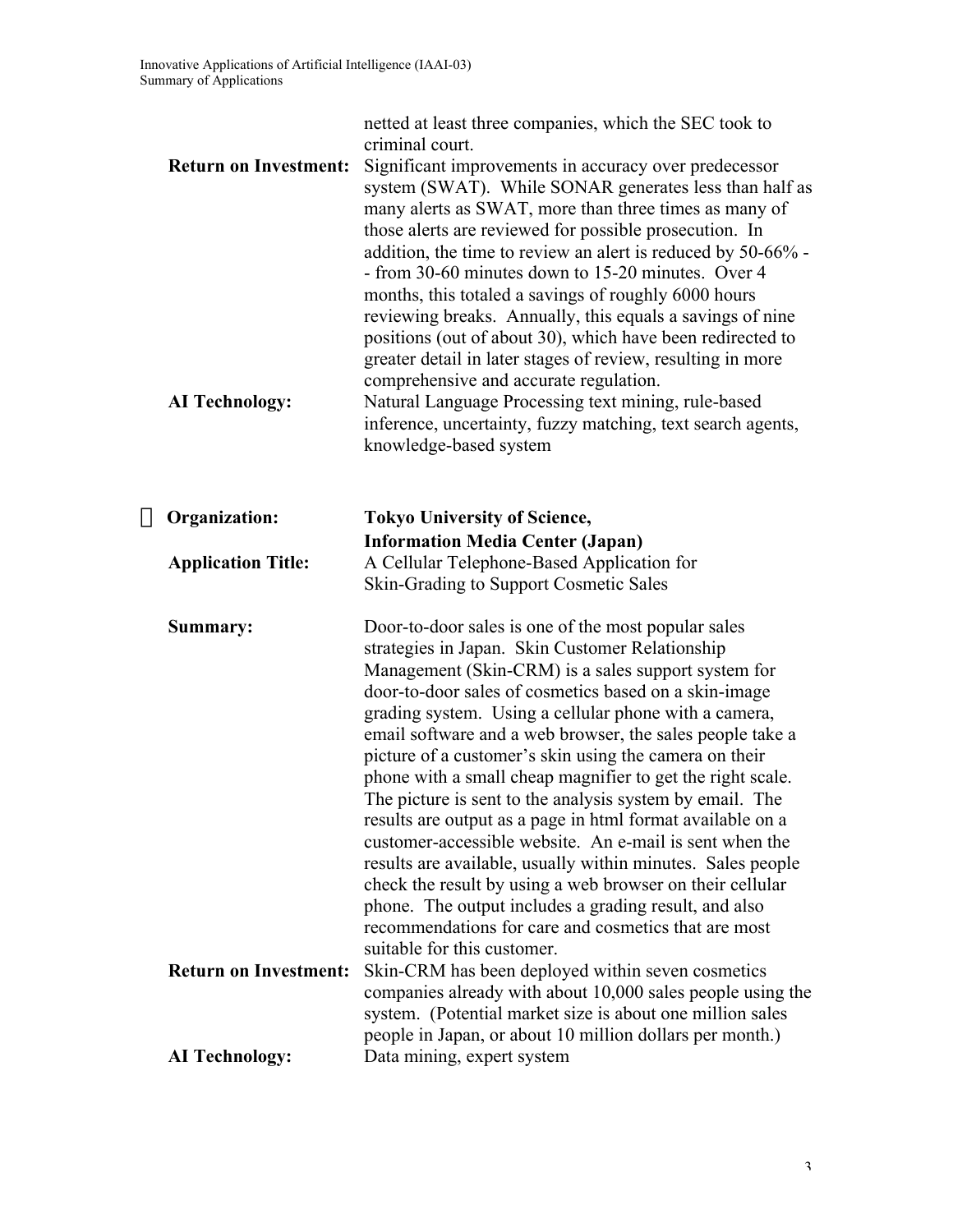Innovative Applications of Artificial Intelligence (IAAI-03) Summary of Applications

| $\rightarrow$ Organizations: | <b>SISCOG (Portugal), NSB BA (Norway)</b>                                                                                                                                                                                                                                                                                     |  |
|------------------------------|-------------------------------------------------------------------------------------------------------------------------------------------------------------------------------------------------------------------------------------------------------------------------------------------------------------------------------|--|
| <b>Application Title:</b>    | TPO: A System for Scheduling and                                                                                                                                                                                                                                                                                              |  |
|                              | Managing Train Crew in Norway                                                                                                                                                                                                                                                                                                 |  |
| Summary:                     | Using CREWS, a generic tool for scheduling railway<br>crews, this award winner describes deployment of CREWS<br>for the Norwegian State Railways. Deployed in 2000, the<br>system schedules and manages the work of 1,800<br>personnel, 1,000 engine drives and 800 ticket inspectors<br>allocated to 39 bases across Norway. |  |
| <b>Return on Investment:</b> | Planners use less time to produce a complete schedule.<br>Management has been able to check consequences of new<br>rules, while bargaining with the unions was taking place.<br>Gained time is primarily used to make better plans and to<br>create more alternatives for the next and later timetable                        |  |
|                              | periods. It is expected that the knowledge built into the<br>system will make it easier to recruit and train new planners.<br>More reliable and complete statistics have already                                                                                                                                              |  |
|                              | contributed to improvement of cost control and pricing of<br>services. Hidden costs have become visible and the use of<br>the system has contributed to a reorganization of the<br>scheduling process and a clarification of many issues that                                                                                 |  |
|                              | needed to be addressed.<br>Beam search, heuristics, frame-based representation                                                                                                                                                                                                                                                |  |
| <b>AI</b> Technology:        |                                                                                                                                                                                                                                                                                                                               |  |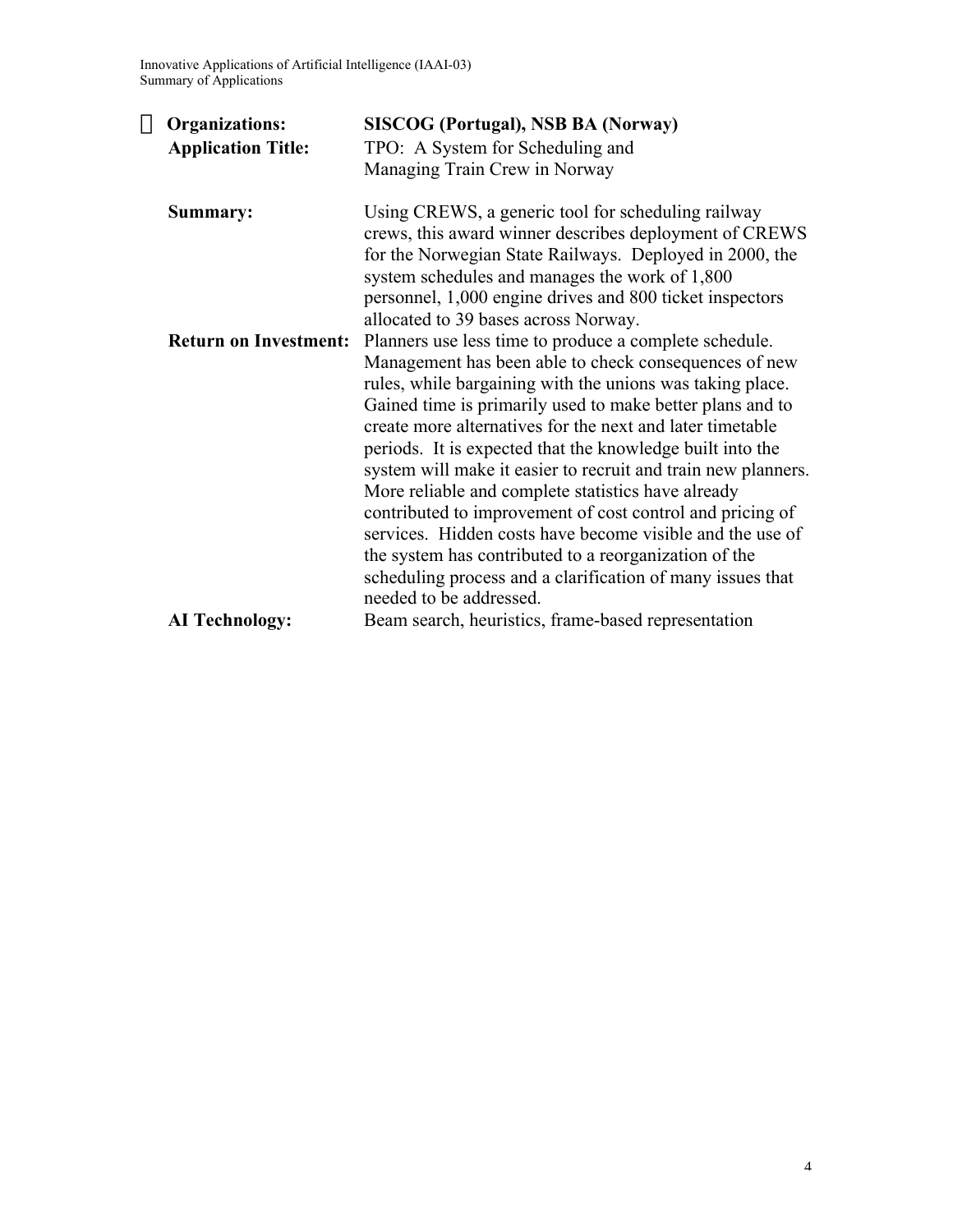## **EMERGING APPLICATIONS**

| $\rightarrow$ Organization:<br><b>Application Title:</b>  | <b>Novator Systems (Toronto, Canada)</b><br>Building Agents for the Customer Service Front                                                                                                                                                                                                                                                                                                                                                                                           |
|-----------------------------------------------------------|--------------------------------------------------------------------------------------------------------------------------------------------------------------------------------------------------------------------------------------------------------------------------------------------------------------------------------------------------------------------------------------------------------------------------------------------------------------------------------------|
| Summary:                                                  | A domain independent AI platform for creating<br>conversational customer service agents that use a variety of<br>natural language understanding and reasoning methods to<br>interact with customers and resolve their problems. The<br>platform is being applied to customer service applications<br>such as: technical diagnosis of wireless service delivery<br>problems, product recommendations, order management,<br>quality complaint management and sales recovery.           |
| <b>Evaluation:</b>                                        | Support a low cost 'self-serve' customer service solution,<br>demonstrating the ability of the automated system to reduce<br>call center costs and give customers more access to<br>information.                                                                                                                                                                                                                                                                                     |
| <b>AI Technology:</b>                                     | Natural language, reasoning                                                                                                                                                                                                                                                                                                                                                                                                                                                          |
| $\rightarrow$ Organizations:<br><b>Application Title:</b> | <b>University of Texas at Austin, Information Sciences</b><br>Institute at University of Southern California,<br><b>Massachusetts Institute of Technology, SRI</b><br><b>International, The Boeing Company, University of</b><br><b>Massachusetts at Amherst, Northwestern University,</b><br><b>Information Extraction and Transport Corporation</b><br>A Knowledge Acquisition Tool for Course of Action Analysis                                                                  |
| Summary:                                                  | Uses a general-purpose knowledge-based system,<br>SHAKEN, which lets subject matter experts, unassisted by<br>AI technologists, assemble models of mechanisms and<br>processes from components. In this instance, SHAKEN is<br>used for the specific task of acquiring and reusing<br>knowledge from experts for military Course of Action<br>analysis. This can then be used to produce high-level COA<br>assessments.                                                              |
| <b>Evaluation:</b>                                        | The system has been tested and evaluated by domain<br>experts. Results showed that experts with very little<br>training in knowledge representation were able to author<br>nontrivial systems through the interface. Experts could<br>articulate formal knowledge, in a way consistent with and<br>building upon, the pre-existing knowledge in the system.<br>The experts' overall assessment was that a COA analysis<br>capability such as the one tested could ultimately be very |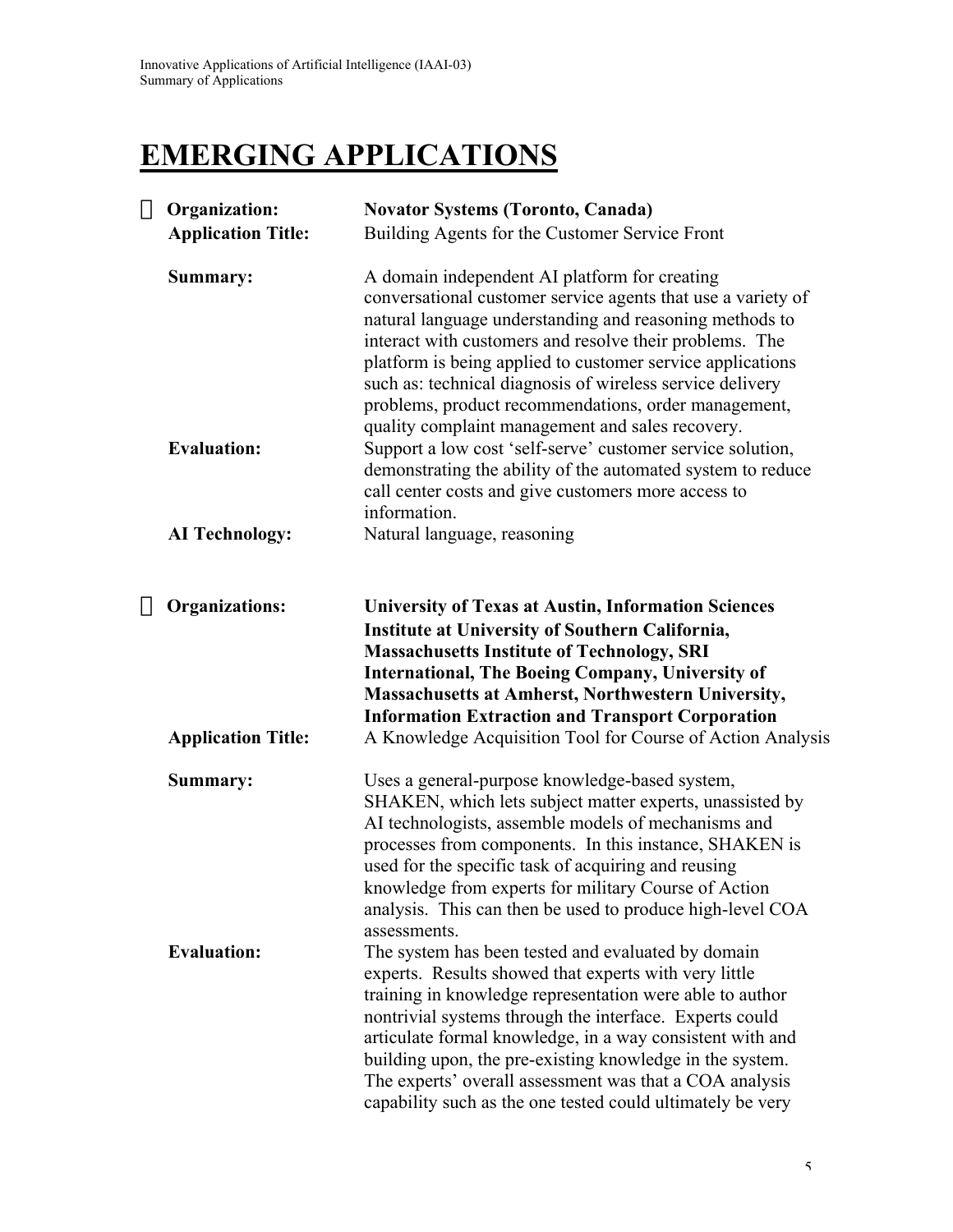| <b>AI Technology:</b>                                    | useful in solving operational problems: the software can<br>work through tedious details and double-check all potential<br>COAs, especially when the commanders are tired, under<br>pressure, and under time constraints.<br>Knowledge acquisition, knowledge-based systems,<br>knowledge verification, declarative inference, normative<br>simulation, empirical simulation, analogical reasoner,<br>limited natural language input |
|----------------------------------------------------------|--------------------------------------------------------------------------------------------------------------------------------------------------------------------------------------------------------------------------------------------------------------------------------------------------------------------------------------------------------------------------------------------------------------------------------------|
| $\rightarrow$ Organization:<br><b>Application Title:</b> | University at Albany, SUNY<br>Searching for Hidden Messages:                                                                                                                                                                                                                                                                                                                                                                         |
|                                                          | Automatic Detection of Steganography                                                                                                                                                                                                                                                                                                                                                                                                 |
| Summary:                                                 | Detects secret messages hidden in seemingly innocuous<br>media files (e.g., electronic images, audio and video). Uses<br>machine learning to automatically detect hidden messages.                                                                                                                                                                                                                                                   |
| <b>Evaluation:</b>                                       | Preliminary positive results. Machine learning algorithms<br>work in both content- and compression-based image<br>formats, outperforming at least one current hand-crafted<br>steganalysis technique. Current work can detect previously                                                                                                                                                                                             |
| <b>AI Technology:</b>                                    | seen steganography techniques that the system trained on.<br>Machine learning                                                                                                                                                                                                                                                                                                                                                        |
| $\rightarrow$ Organization:                              | <b>University of Southern California</b><br><b>Information Sciences Institute</b>                                                                                                                                                                                                                                                                                                                                                    |
| <b>Application Title:</b>                                | Transparent Grid Computing: A Knowledge-Based Approach                                                                                                                                                                                                                                                                                                                                                                               |
| Summary:                                                 | Intelligent middleware for on-the-fly configuration and<br>tuning of dynamic virtual organizations of distributed,<br>high-performance Grid computing. Initial work has been<br>done in capturing knowledge and heuristics about how to<br>select application components and computing resources and<br>use that knowledge to generate automatically executable<br>job workflows for the Grid.                                       |
| <b>Evaluation:</b>                                       | The system has generated dozens of workflows with<br>hundreds of jobs in real time. In a live demonstration at the<br>2002 Super Computing conference, it was used to generate<br>workflows for 58 pulsar searches, scheduling over 330<br>jobs, and over 460 data transfers, consuming over eleven<br>CPU hours on resources distributed over the Grid.                                                                             |
| <b>AI Technology:</b>                                    | Planning, knowledge representation, heuristic control                                                                                                                                                                                                                                                                                                                                                                                |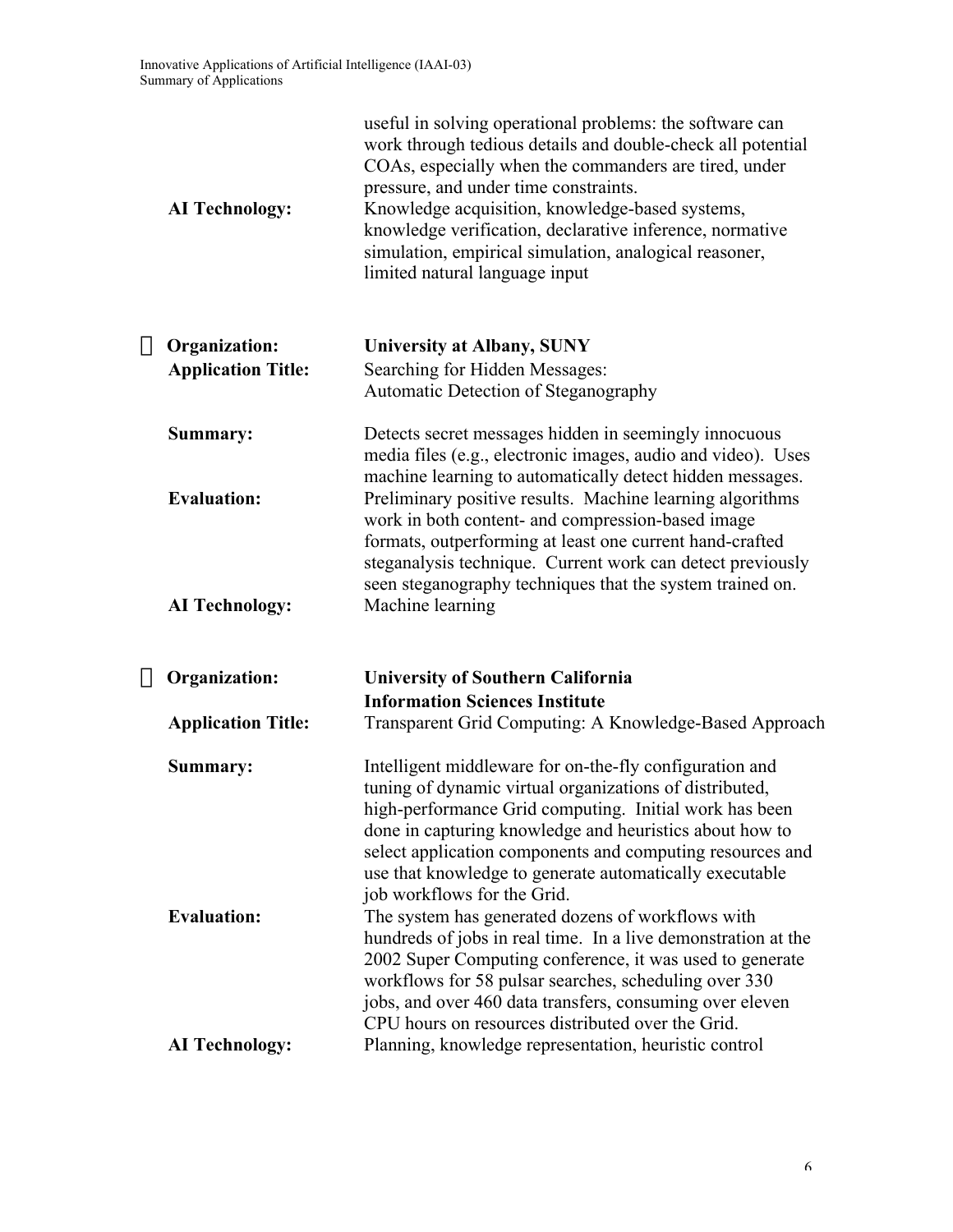Innovative Applications of Artificial Intelligence (IAAI-03) Summary of Applications

| $\rightarrow$ Organization:                 | <b>Washington University in St. Louis</b>                                                                                                                                                                                                                                                                                                                                                                                                                                                                                                                                                                                                                                                                                                                                                                |
|---------------------------------------------|----------------------------------------------------------------------------------------------------------------------------------------------------------------------------------------------------------------------------------------------------------------------------------------------------------------------------------------------------------------------------------------------------------------------------------------------------------------------------------------------------------------------------------------------------------------------------------------------------------------------------------------------------------------------------------------------------------------------------------------------------------------------------------------------------------|
| <b>Application Title:</b>                   | Say Cheese!: Experiences with a Robot Photographer                                                                                                                                                                                                                                                                                                                                                                                                                                                                                                                                                                                                                                                                                                                                                       |
| Summary:                                    | Experimental robot system that takes well-composed<br>photographs of people at social events, such as weddings<br>and conference receptions. The autonomous robot, Lewis,<br>navigates through the environment, opportunistically taking<br>photographs of people. The system uses two digital<br>cameras mounted on an iRobot mobile robot platform.                                                                                                                                                                                                                                                                                                                                                                                                                                                    |
| <b>Evaluation:</b><br><b>AI Technology:</b> | Lewis has been deployed at a scientific conference<br>(SIGGRAPH 2002) and actual wedding. At SIGGRAPH,<br>the robot ran for a total of more than 40 hours over a period<br>of five days during the conference, interacted with over<br>5,000 people, and took 3,008 pictures. Of those 3,008<br>pictures, 35% were either printed out or emailed to<br>someone. At the wedding, Lewis ran for over two hours,<br>taking 82 pictures in a 2,000 square foot area with 70<br>reception guests, some of whom were dancing. Only 2% of<br>the pictures taken were printed or emailed. Face-finding is<br>the most fragile component of the system.<br>Control layer (obstacle avoidance, relative motion, path<br>planning and localization), task layer (for photography),<br>and sensor abstraction layer. |
| $\rightarrow$ Organization:                 | <b>Carnegie Mellon University</b>                                                                                                                                                                                                                                                                                                                                                                                                                                                                                                                                                                                                                                                                                                                                                                        |
| <b>Application Title:</b>                   | <b>Center for Automated Learning and Discovery</b><br><b>Infrastructure Components for</b><br>Large-Scale Information Extraction Systems                                                                                                                                                                                                                                                                                                                                                                                                                                                                                                                                                                                                                                                                 |
| Summary:                                    | Initial proof-of-concept for a generalized information<br>extraction architecture. The system has been applied to a<br>biomedical application involving cell proteins. It extracts<br>biologically important properties from certain images in<br>biomedical publications, analyzing microscope images of<br>cells, and extracting features relating to the subcellular<br>localization of proteins depicted in these microscope<br>images. It then associates these localization features with<br>cell names and protein names from the caption<br>accompanying the image.                                                                                                                                                                                                                              |
| <b>Evaluation:</b>                          | Experimental validation of a multi-agent architecture for<br>information extraction.                                                                                                                                                                                                                                                                                                                                                                                                                                                                                                                                                                                                                                                                                                                     |
| <b>AI Technology:</b>                       | Lightweight, flexible blackboard system; representation;<br>multi-agent architecture                                                                                                                                                                                                                                                                                                                                                                                                                                                                                                                                                                                                                                                                                                                     |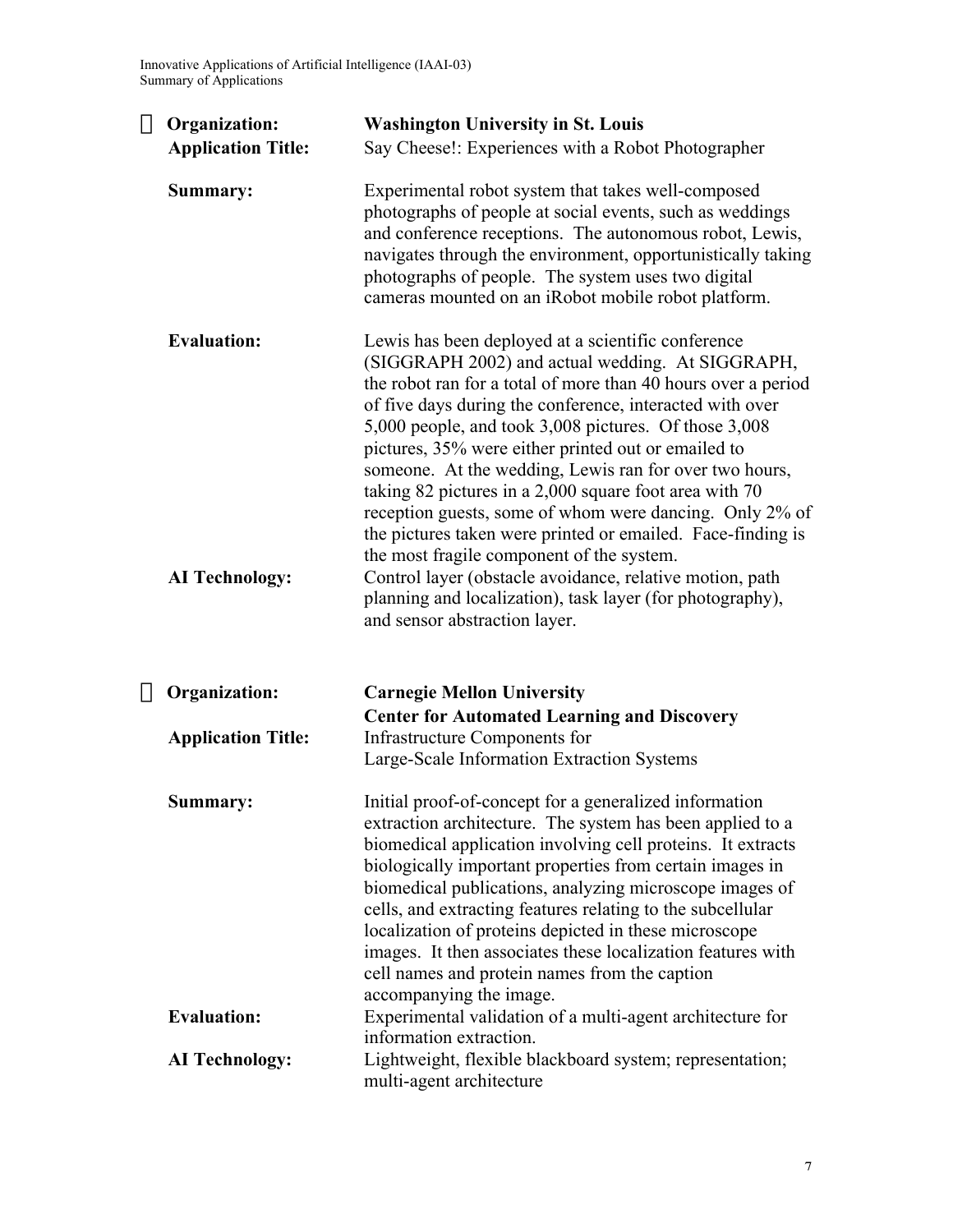| $\rightarrow$ Organization:                 | <b>Telestra Research Laboratories (Australia)</b><br>The University of Melbourne (Australia)                                                                                                                                                                                                                                                                                                                                                                                                                                                                                                                                                                  |
|---------------------------------------------|---------------------------------------------------------------------------------------------------------------------------------------------------------------------------------------------------------------------------------------------------------------------------------------------------------------------------------------------------------------------------------------------------------------------------------------------------------------------------------------------------------------------------------------------------------------------------------------------------------------------------------------------------------------|
| <b>Application Title:</b>                   | Applying Reinforcement Learning                                                                                                                                                                                                                                                                                                                                                                                                                                                                                                                                                                                                                               |
|                                             | to Packet Scheduling in Routers                                                                                                                                                                                                                                                                                                                                                                                                                                                                                                                                                                                                                               |
| Summary:                                    | This research system addresses the problem for Internet<br>service providers of guaranteeing quality service to users.<br>Central to this problem is how routers should share network<br>capacity between different classes of traffic. The decision<br>needs to be made for each incoming packet – the packet<br>scheduling problem – when the traffic class (e.g., video,<br>voice and data) may not be known in advance and can vary<br>dynamically. The system uses reinforcement learning to<br>learn scheduling policies that satisfy the quality of service<br>requirements of multiple traffic classes under a variety of<br>conditions.              |
| <b>Evaluation:</b><br><b>AI Technology:</b> | Preliminary results indicate that this approach can help<br>network providers deliver a guaranteed quality of service to<br>customers without manual fine-tuning of the network<br>routers. In laboratory conditions using a simulation-based<br>benchmark for performance measuring, significant<br>performance gains were measured.<br>Reinforcement learning                                                                                                                                                                                                                                                                                               |
|                                             |                                                                                                                                                                                                                                                                                                                                                                                                                                                                                                                                                                                                                                                               |
| $\rightarrow$ Organization:                 | <b>Northwestern University</b>                                                                                                                                                                                                                                                                                                                                                                                                                                                                                                                                                                                                                                |
| <b>Application Title:</b>                   | Qualitative Spatial Reasoning about Sketch Maps                                                                                                                                                                                                                                                                                                                                                                                                                                                                                                                                                                                                               |
| Summary:                                    | Sketch maps are high-level representations that express the<br>key spatial features of a situation for the task at hand,<br>abstracting away the mass of details that would otherwise<br>obscure the relevant aspects. Sketch maps today are<br>typically drawn by hand on paper. This research effort is<br>working to enable computers to become useful partners in<br>geospatial problem solving, performing human-like<br>reasoning about sketch maps. A research system is<br>presented that enables construction of spatial<br>representation, combined with analogical reasoning to<br>provide a simple form of enemy intent hypothesis<br>generation. |
| <b>Evaluation:</b>                          | Proof of concept for computerized sketch map assistance,<br>incorporating qualitative spatial representation and<br>reasoning, to do a sophisticated task, a subset of enemy<br>intent hypothesis generation.                                                                                                                                                                                                                                                                                                                                                                                                                                                 |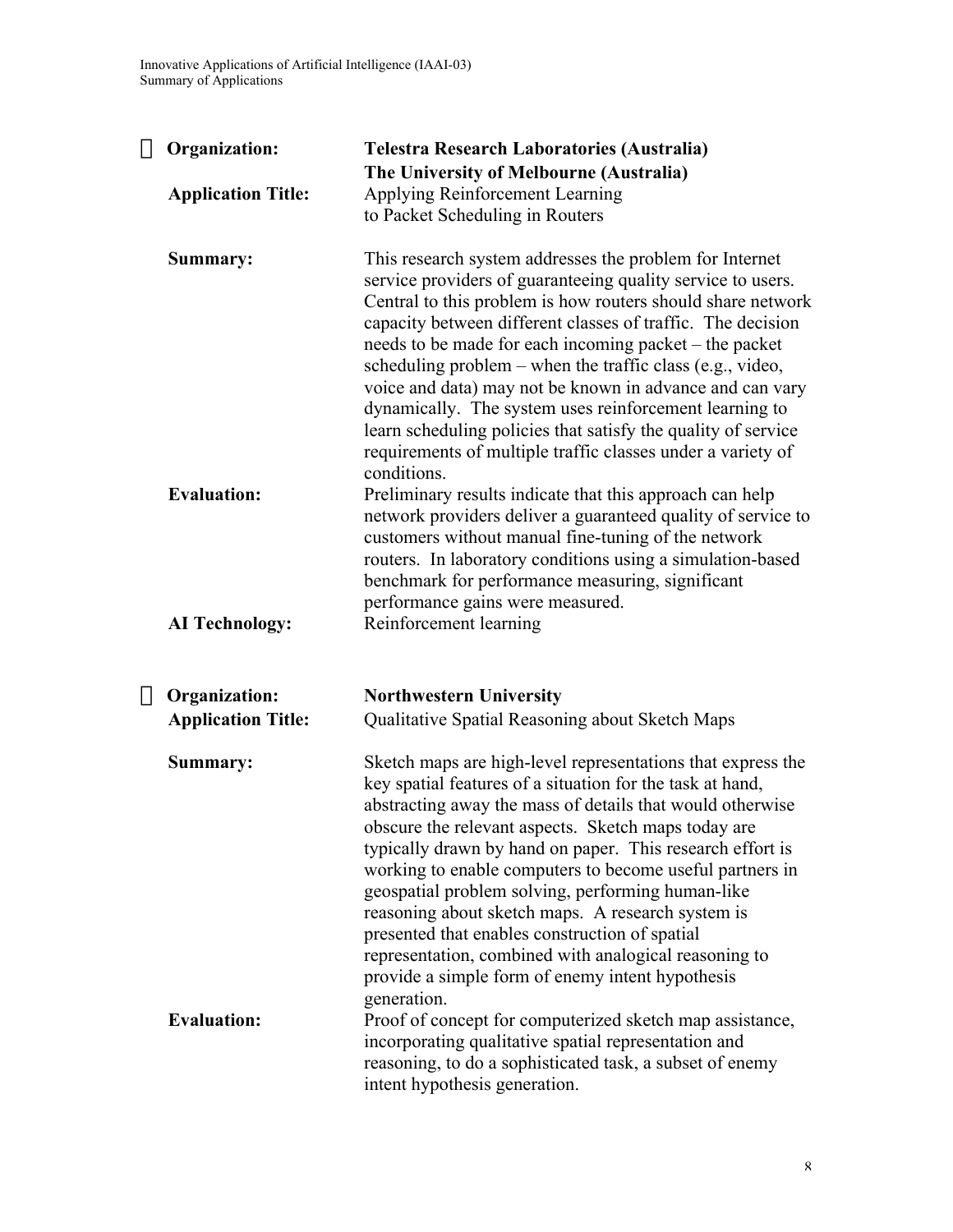| <b>AI Technology:</b>                                    | Spatial representation, analogical reasoning, subset of<br>Cycorp's Cyc knowledge base contents                                                                                                                                                                                                                                                                                                                                                         |
|----------------------------------------------------------|---------------------------------------------------------------------------------------------------------------------------------------------------------------------------------------------------------------------------------------------------------------------------------------------------------------------------------------------------------------------------------------------------------------------------------------------------------|
| $\rightarrow$ Organization:<br><b>Application Title:</b> | <b>Texas A&amp;M University</b><br>TEXTAL <sup>TM</sup> : Artificial Intelligence Techniques for<br><b>Automated Protein Structure Determination</b>                                                                                                                                                                                                                                                                                                    |
| Summary:                                                 | An experimental system designed to automate the<br>challenging process of inferring the atomic structure of<br>proteins from electron density data of x-ray<br>crystallography.                                                                                                                                                                                                                                                                         |
| <b>Evaluation:</b>                                       | The system has been quite successful in determining<br>various protein structures, even with average quality data.<br>It has run on a variety of real electron density maps and<br>automatically generated fairly accurate protein structures.                                                                                                                                                                                                          |
| <b>AI Technology:</b>                                    | Case-based reasoning, pattern-matching, neural networks,<br>heuristics                                                                                                                                                                                                                                                                                                                                                                                  |
| $\rightarrow$ Organization:                              | <b>University of Southern California</b>                                                                                                                                                                                                                                                                                                                                                                                                                |
| <b>Application Title:</b>                                | <b>Institute for Creative Technologies</b><br>Guided Conversations about Leadership:<br>Mentoring with Movies and Interactive Characters                                                                                                                                                                                                                                                                                                                |
| Summary:                                                 | Experimental application designed for U.S. Army captains<br>to learn leadership skills from experiences of others and<br>through structured dialogue about issues raised in a<br>vignette. The participant watches a short movie, interacts<br>with a synthetic mentor and interviews characters in the<br>story. The goal is for participants to learn the human<br>dimensions of leadership (e.g., how to provide purpose,<br>direction, motivation). |
| <b>Evaluation:</b>                                       | Two pilot tests have resulted in better understanding of the<br>application domain and some success at achieving the goals<br>of the project. Demonstrations of the system to Army<br>officers ranging from lieutenant to general have been<br>positive.                                                                                                                                                                                                |
| <b>AI Technology:</b>                                    | Coordination architecture, machine learning approach to<br>natural language processing, automated animation of<br>synthetic rendered human face.                                                                                                                                                                                                                                                                                                        |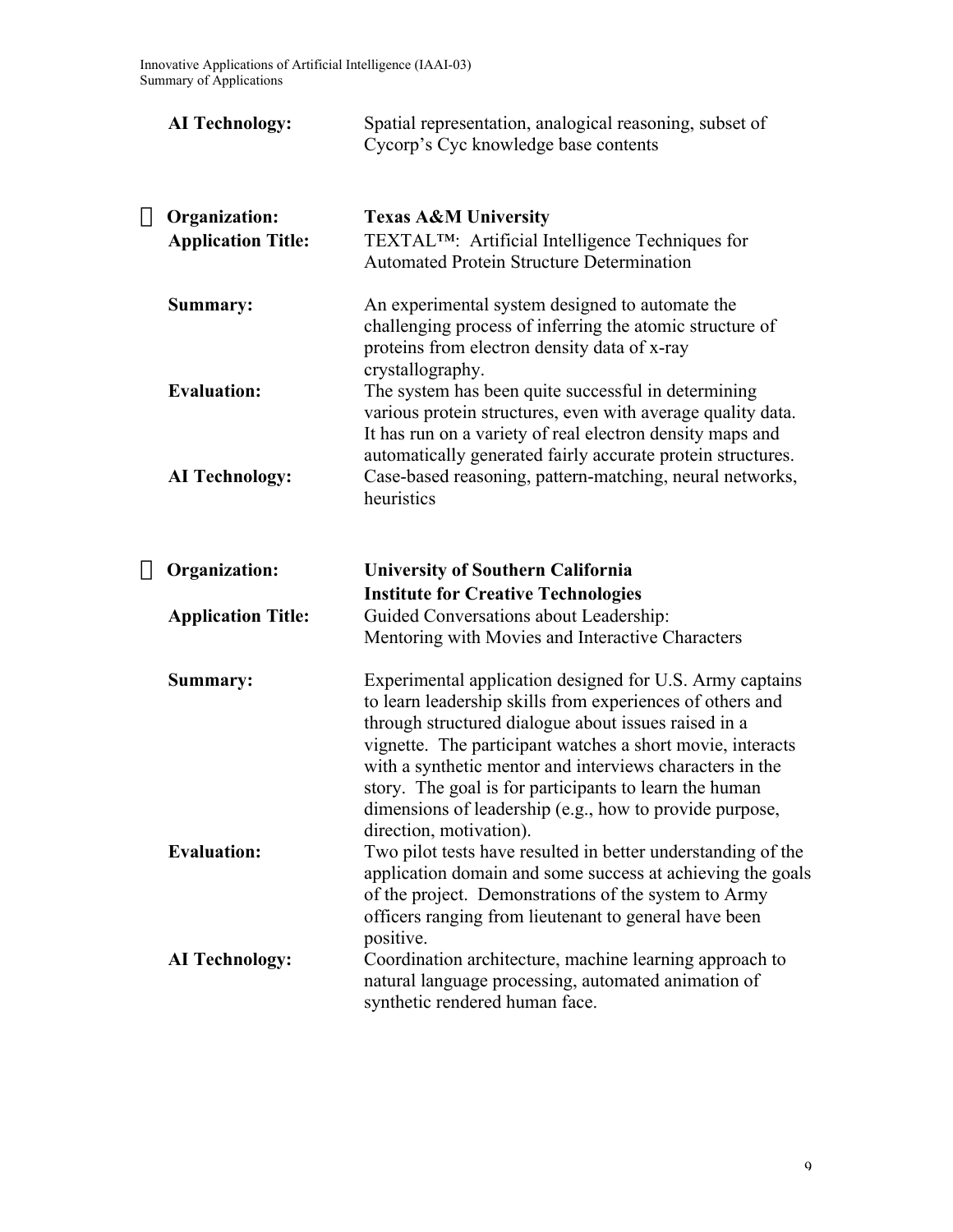| $\rightarrow$ Organization: | <b>Vanderbilt University</b>                                                                                                                                                                                                                                                                                                                                                                                                                                                                                                                                                                                                                                                                                                 |
|-----------------------------|------------------------------------------------------------------------------------------------------------------------------------------------------------------------------------------------------------------------------------------------------------------------------------------------------------------------------------------------------------------------------------------------------------------------------------------------------------------------------------------------------------------------------------------------------------------------------------------------------------------------------------------------------------------------------------------------------------------------------|
| <b>Application Title:</b>   | <b>Teachable Agents</b><br>Learning by Teaching Environments for Science Domains                                                                                                                                                                                                                                                                                                                                                                                                                                                                                                                                                                                                                                             |
| Summary:                    | This National Science Foundation funded application<br>introduces an innovative computer-based learning-by-<br>teaching environment. Students teach science concepts to a<br>multi-agent intelligent system, Betty's Brain, using concept<br>map representations with a visual interface. The approach<br>is based on cognitive science and education research – and                                                                                                                                                                                                                                                                                                                                                         |
| <b>Evaluation:</b>          | the old adage about 'you can't teach it if you don't<br>understand it'.<br>Extensive study in a fifth grade classroom in Nashville, TN<br>demonstrated impressive results in terms of improved<br>motivation and learning gains. Betty promotes deep<br>understanding and self-assessment among students.<br>Feedback from students and teachers indicates the<br>environment motivates students and gets them spending a                                                                                                                                                                                                                                                                                                    |
| <b>AI Technology:</b>       | lot more time learning about complex scientific domains.<br>Multiple intelligent agents                                                                                                                                                                                                                                                                                                                                                                                                                                                                                                                                                                                                                                      |
| $\rightarrow$ Organization: | <b>The MITRE Corporation</b>                                                                                                                                                                                                                                                                                                                                                                                                                                                                                                                                                                                                                                                                                                 |
| <b>Application Title:</b>   | Broadcast News Understanding and Navigation                                                                                                                                                                                                                                                                                                                                                                                                                                                                                                                                                                                                                                                                                  |
| Summary:                    | Fully implemented system that supports intelligent and<br>rapid search and processing of broadcast news video. The<br>system provides intelligent segmentation, extraction,<br>search, summarization, visualization and personalized<br>multimedia generation. The system was motivated by a<br>need to potentially search hundreds of thousands of<br>programs broadcast each week globally, analyzing news by<br>cross media processing of text, audio and motion imagery.<br>A version of the system was deployed to a government<br>organization responsible for information awareness and<br>dissemination. Several of the underlying algorithms have<br>found their way into a commercial video processing<br>product. |
| <b>Evaluation:</b>          | Empirical evaluation demonstrates that users can find<br>stories and answer questions nearly three times as fast as<br>searching digital video with no loss in precision and recall.                                                                                                                                                                                                                                                                                                                                                                                                                                                                                                                                         |
| <b>AI Technology:</b>       | Machine learning                                                                                                                                                                                                                                                                                                                                                                                                                                                                                                                                                                                                                                                                                                             |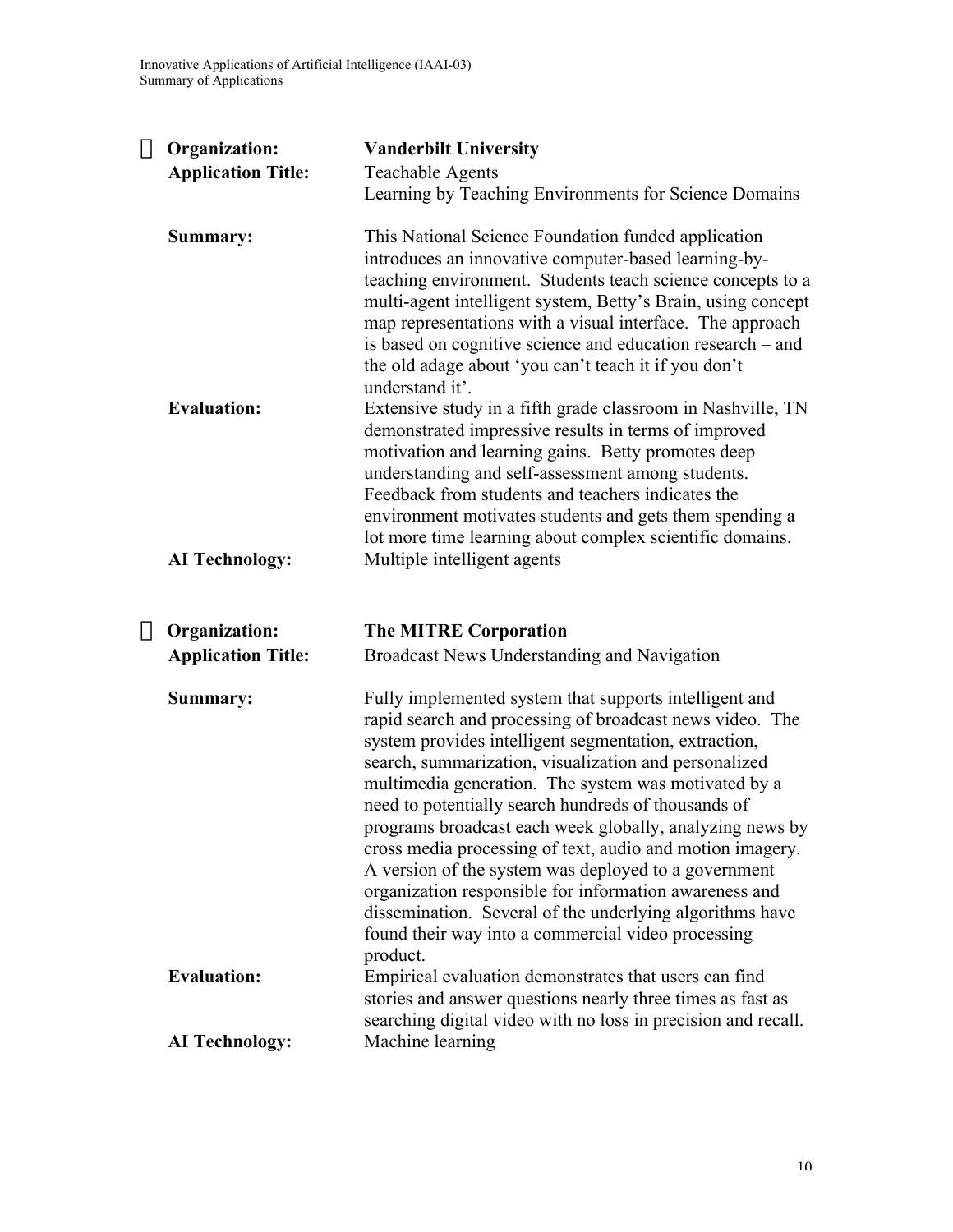Innovative Applications of Artificial Intelligence (IAAI-03) Summary of Applications

| $\rightarrow$ Organization:<br><b>Application Title:</b> | DaimlerChrysler AG (Germany), Stanford University<br>A Probabilistic Vehicle Diagnostic System<br><b>Using Multiple Models</b>                                                                                                                                                                                                                                                                                                                                                                                                                                                                                                                                                                                                                                                                                                                                                                                                           |
|----------------------------------------------------------|------------------------------------------------------------------------------------------------------------------------------------------------------------------------------------------------------------------------------------------------------------------------------------------------------------------------------------------------------------------------------------------------------------------------------------------------------------------------------------------------------------------------------------------------------------------------------------------------------------------------------------------------------------------------------------------------------------------------------------------------------------------------------------------------------------------------------------------------------------------------------------------------------------------------------------------|
| Summary:                                                 | Innovative on-board automobile fault detection and<br>diagnostic system with low development and hardware<br>costs.                                                                                                                                                                                                                                                                                                                                                                                                                                                                                                                                                                                                                                                                                                                                                                                                                      |
| <b>Evaluation:</b>                                       | A system prototype has been implemented and tested on a<br>Mercedes-Benz E320 sedan, demonstrating advantages<br>over traditional techniques.                                                                                                                                                                                                                                                                                                                                                                                                                                                                                                                                                                                                                                                                                                                                                                                            |
| <b>AI Technology:</b>                                    | Model-based representation, Bayesian network                                                                                                                                                                                                                                                                                                                                                                                                                                                                                                                                                                                                                                                                                                                                                                                                                                                                                             |
| $\rightarrow$ Organization:<br><b>Application Title:</b> | <b>Drexel University</b><br>Secure Mobile Agents on Ad Hoc Wireless Networks                                                                                                                                                                                                                                                                                                                                                                                                                                                                                                                                                                                                                                                                                                                                                                                                                                                             |
| Summary:                                                 | Experimental system to assure security for mobile agent<br>systems on an ad hoc wireless network. The present<br>testbed consists of dozens of mobile hosts, both PDAs and<br>laptops, and hundreds of both static and mobile software<br>agents. The researchers have developed novel mechanisms<br>for integrating autonomous agent technologies with public-<br>key and symmetric key encryption to support secure<br>communication, at multiple OSI layers, among groups of<br>hosts and agents. The agents can reason with and<br>manipulate their network topology on the fly to improve<br>security and enhance application performance. Network<br>security is monitored by agents that manage keys, assess<br>network traffic patterns, and analyze host behaviors.<br>Agents can revoke address rights for suspicious hosts or<br>agents, and adaptively re-route traffic at the network layer<br>to improve system integrity. |
| <b>Evaluation:</b>                                       | The testbed is being tested in two ways. Informally, the<br>development team uses the system during group events,<br>lunch outings, etc, and more formally by staging<br>demonstrations.                                                                                                                                                                                                                                                                                                                                                                                                                                                                                                                                                                                                                                                                                                                                                 |
| <b>AI Technology:</b>                                    | Multiple agents, meta-reasoning, machine learning                                                                                                                                                                                                                                                                                                                                                                                                                                                                                                                                                                                                                                                                                                                                                                                                                                                                                        |
| $\rightarrow$ Organization:                              | <b>University College Dublin (Ireland)</b>                                                                                                                                                                                                                                                                                                                                                                                                                                                                                                                                                                                                                                                                                                                                                                                                                                                                                               |
| <b>Application Title:</b>                                | The Analogical Thesaurus                                                                                                                                                                                                                                                                                                                                                                                                                                                                                                                                                                                                                                                                                                                                                                                                                                                                                                                 |
| Summary:                                                 | This experimental application promises to expand the<br>conventional electronic thesauri available by extending<br>capabilities to include analogical queries (e.g., Muslim                                                                                                                                                                                                                                                                                                                                                                                                                                                                                                                                                                                                                                                                                                                                                              |